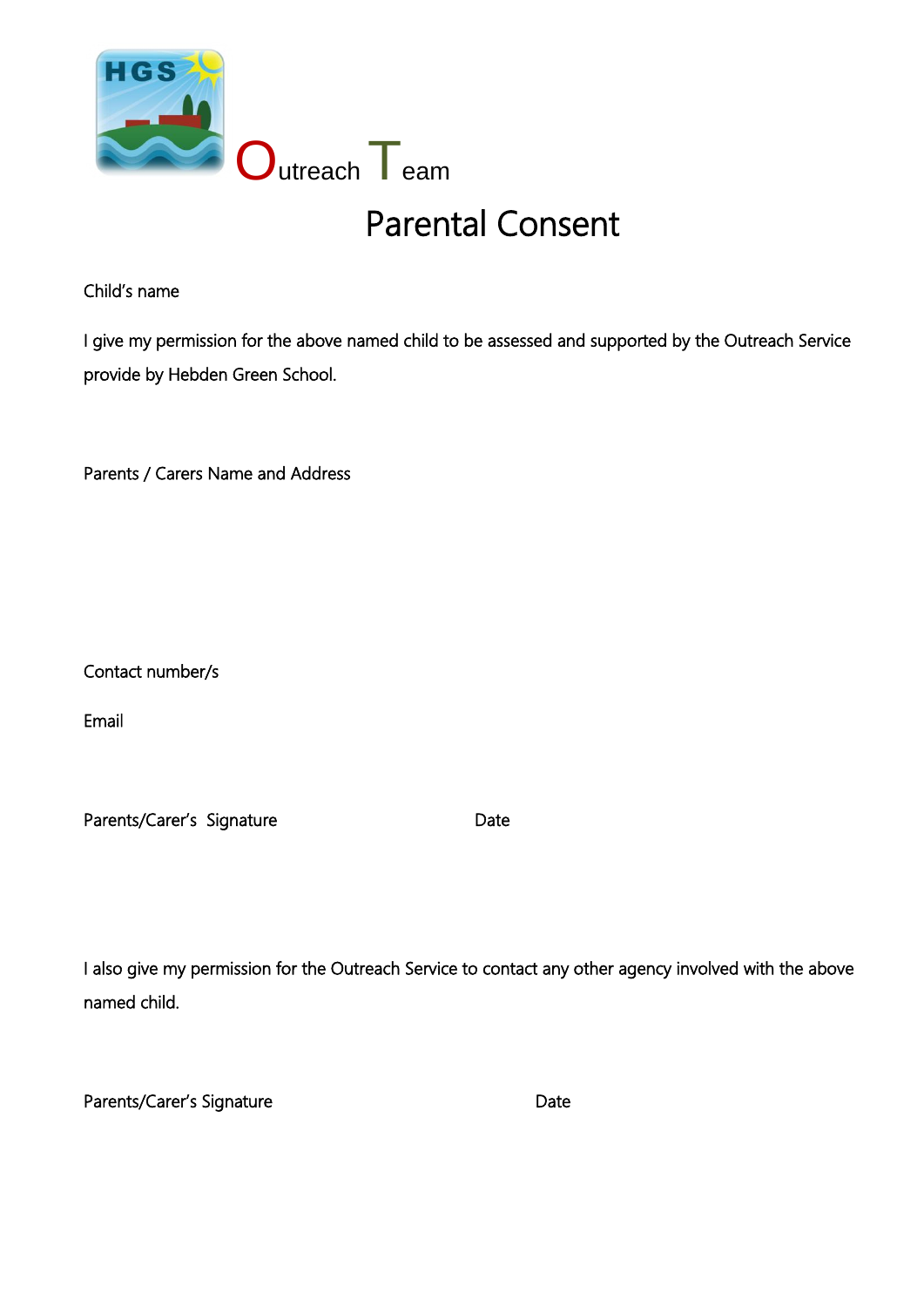

## Pupil Referral

| Child's Name:                    |  |
|----------------------------------|--|
| Age, DOB & Year Group            |  |
| Setting:                         |  |
| <b>Staff Contact:</b>            |  |
| Phone:                           |  |
| Email:                           |  |
| Please describe the child's      |  |
| general ability level:           |  |
| Other services involved with the |  |
| child and contact information:   |  |
| <b>SEN Stage:</b>                |  |
| <b>TAF Stage:</b>                |  |
| Medical History (if appropriate) |  |
| Reason for referral:             |  |
| What support do you feel would   |  |
| be helpful:                      |  |